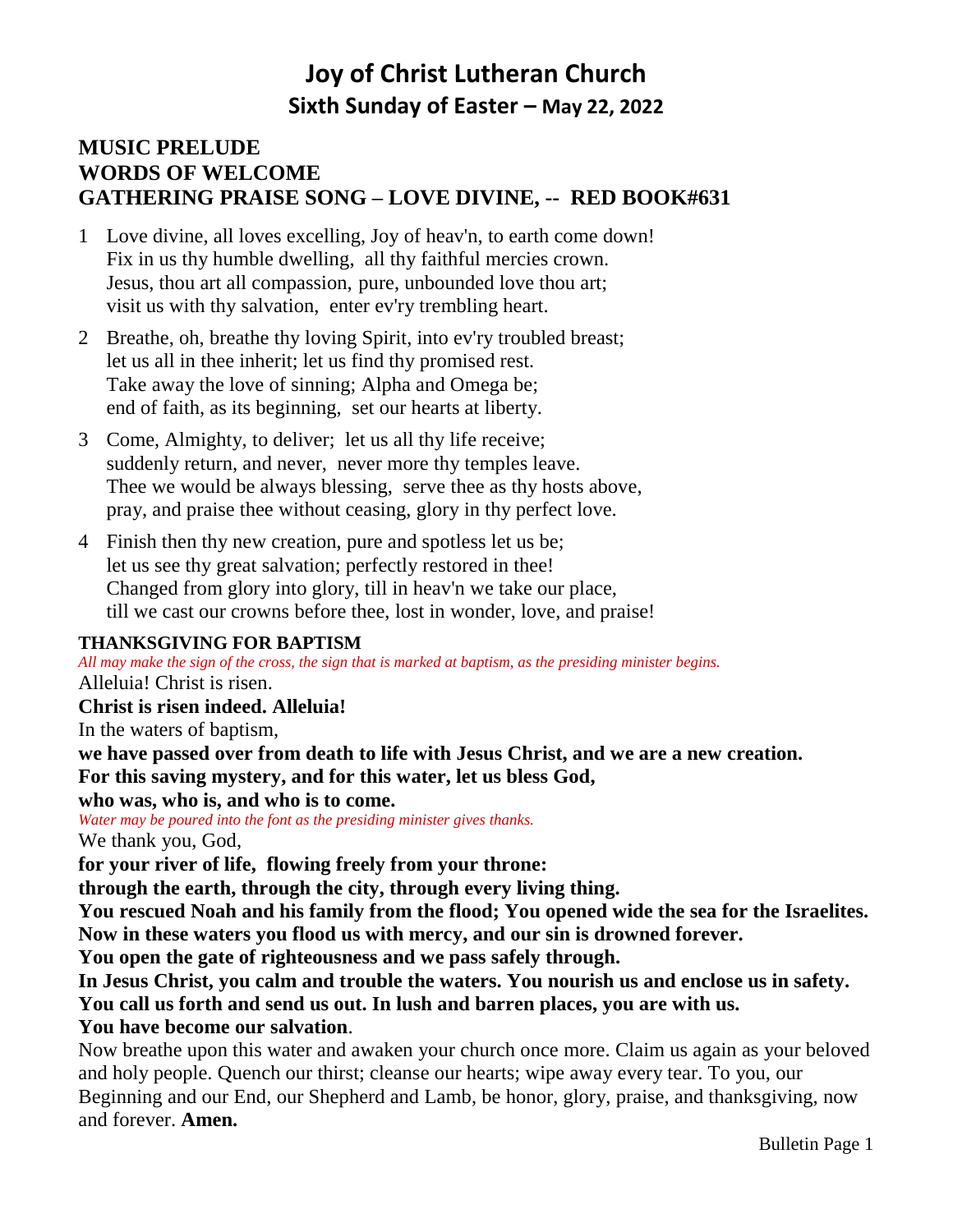## **CANTICLE OF PRAISE GLORIA**

**Refrain:** Gloria, gloria, in excelsis Deo. Gloria, Gloria, in excelsis Deo.

Lord God, heavenly King, peace you bring to us; we worship you, we give you thanks, we sing our song of praise. **Refrain**

Jesus, Savior of all, Lord God, Lamb of God, you take away our sins, O Lord, have mercy on us all. **Refrain**

At the Father's right hand, Lord, receive our prayer, for you alone are the Holy One and you alone are the Lord. **Refrain**

Glory, Father and Son, Glory, Holy Spirit, to you we raise our hands up high, we glorify you name. **Refrain**

## **PRAYER OF THE DAY**

**Bountiful God, you gather your people into your realm, and you promise us food from your tree of life. Nourish us with your word, that empowered by your Spirit we may love one another and the world you have made, through Jesus Christ, our Savior and Lord, who lives and reigns with you and the Holy Spirit, one God, now and forever. Amen.**

## **LESSONS**

## **FIRST READING: Acts 16:9-15** A reading from Acts.

9During the night Paul had a vision: there stood a man of Macedonia pleading with him and saying, "Come over to Macedonia and help us." 10When he had seen the vision, we immediately tried to cross over to Macedonia, being convinced that God had called us to proclaim the good news to them.

11We set sail from Troas and took a straight course to Samothrace, the following day to Neapolis, 12and from there to Philippi, which is a leading city of the district of Macedonia and a Roman colony. We remained in this city for some days. 13On the sabbath day we went outside the gate by the river, where we supposed there was a place of prayer; and we sat down and spoke to the women who had gathered there. 14A certain woman named Lydia, a worshiper of God, was listening to us; she was from the city of Thyatira and a dealer in purple cloth. The Lord opened her heart to listen eagerly to what was said by Paul. 15When she and her household were baptized, she urged us, saying, "If you have judged me to be faithful to the Lord, come and stay at my home." And she prevailed upon us.

Word of God, Word of Life. **Thanks be to God.**

## **PSALM: Psalm 67**

<sup>1</sup>May God be merciful to us and bless us; may the light of God's face shine upon us.

- <sup>2</sup>**Let your way be known upon earth, your saving health among all nations.**
- <sup>3</sup>Let the peoples praise you, O God; let all the peoples praise you.

<sup>4</sup>**Let the nations be glad and sing for joy,**

**for you judge the peoples with equity and guide all the nations on earth.**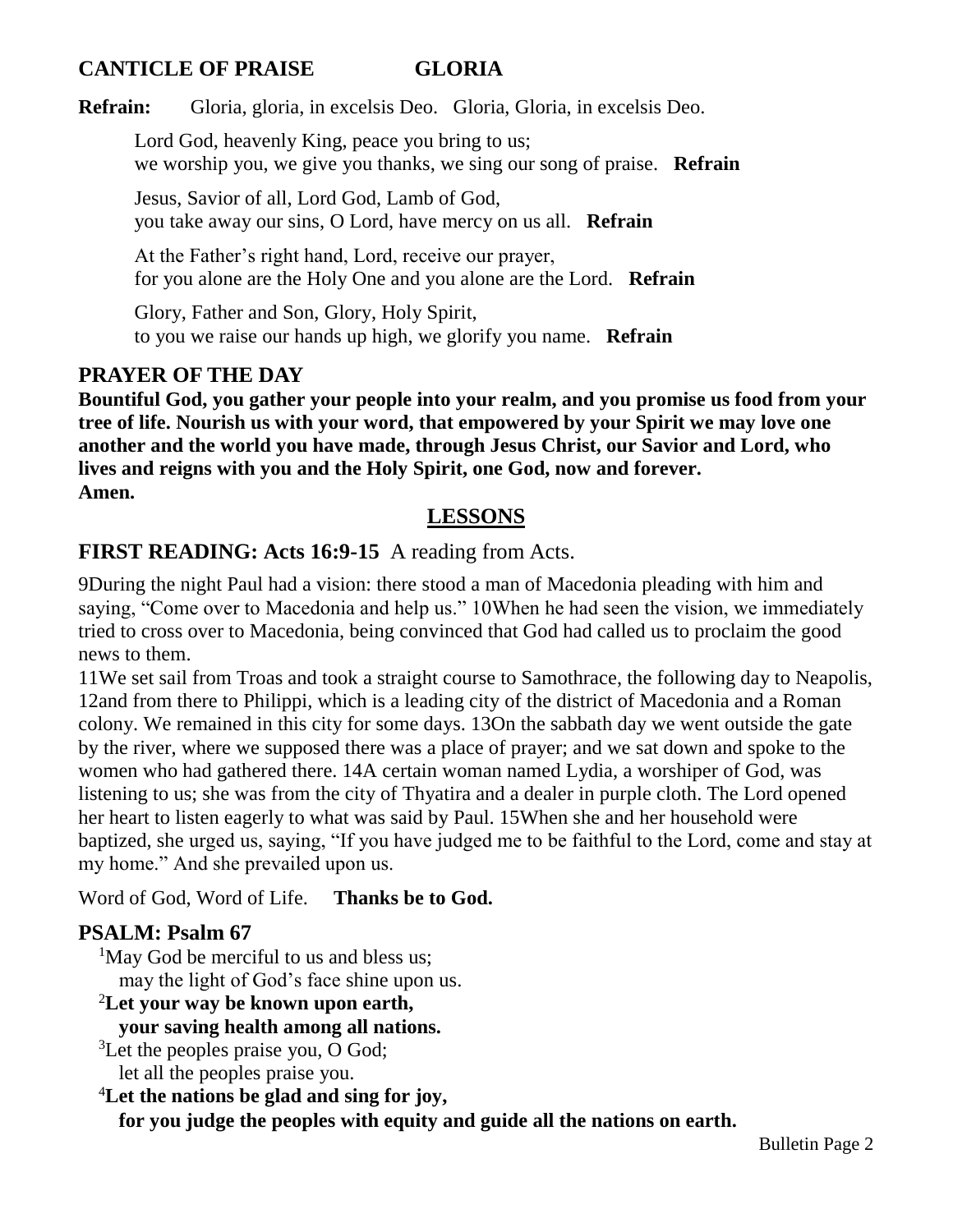<sup>5</sup>Let the peoples praise you, O God;

## let all the peoples praise you.

## <sup>6</sup>**The earth has brought forth its increase;**

#### **God, our own God, has blessed us.**

<sup>7</sup>May God give us blessing,

and may all the ends of the earth stand in awe.

Glory be to the Creator God, and to the Son Jesus Christ and to the Holy Spirit

**As it was in the beginning is now, and ever shall be, world without end. Amen.** 

## **SECOND READING: Revelation 21:10, 22-27 & 22:1-5** A reading from Revelation.

 $10$ And in the spirit [one of the angels] carried me away to a great, high mountain and showed me the holy city Jerusalem coming down out of heaven from God.

 $^{22}$ I saw no temple in the city, for its temple is the Lord God the Almighty and the Lamb.  $^{23}$ And the city has no need of sun or moon to shine on it, for the glory of God is its light, and its lamp is the Lamb. <sup>24</sup>The nations will walk by its light, and the kings of the earth will bring their glory into it. <sup>25</sup>Its gates will never be shut by day—and there will be no night there. <sup>26</sup>People will bring into it the glory and the honor of the nations. <sup>27</sup>But nothing unclean will enter it, nor anyone who practices abomination or falsehood, but only those who are written in the Lamb's book of life.

 $22:1$ Then the angel showed me the river of the water of life, bright as crystal, flowing from the throne of God and of the Lamb <sup>2</sup>through the middle of the street of the city. On either side of the river is the tree of life with its twelve kinds of fruit, producing its fruit each month, and the leaves of the tree are for the healing of the nations. <sup>3</sup>Nothing accursed will be found there any more. But the throne of God and of the Lamb will be in it, and his servants will worship him; <sup>4</sup>they will see his face, and his name will be on their foreheads. <sup>5</sup>And there will be no more night; they need no light of lamp or sun, for the Lord God will be their light, and they will reign forever and ever.

Word of God, Word of Life. **Thanks be to God.**

## **GOSPEL ACCLAMATION RED BOOK, PG 102**

Alleluia, alleluia, alleluia, alleluia. Lord, to whom shall we go? You have the words of eternal life. Alleluia, alleluia, alleluia, alleluia.

## **GOSPEL: John 14:23-29**

### Announcement Response: **Glory to you, O Lord.**

 $^{23}$ Jesus answered [Judas (not Iscariot),] "Those who love me will keep my word, and my Father will love them, and we will come to them and make our home with them. <sup>24</sup>Whoever does not love me does not keep my words; and the word that you hear is not mine, but is from the Father who sent me.

<sup>25</sup> I have said these things to you while I am still with you. <sup>26</sup> But the Advocate, the Holy Spirit, whom the Father will send in my name, will teach you everything, and remind you of all that I have said to you. <sup>27</sup> Peace I leave with you; my peace I give to you. I do not give to you as the world gives. Do not let your hearts be troubled, and do not let them be afraid. <sup>28</sup>You heard me say to you, 'I am going away, and I am coming to you.' If you loved me, you would rejoice that I am going to the Father, because the Father is greater than I. <sup>29</sup>And now I have told you this before it occurs, so that when it does occur, you may believe."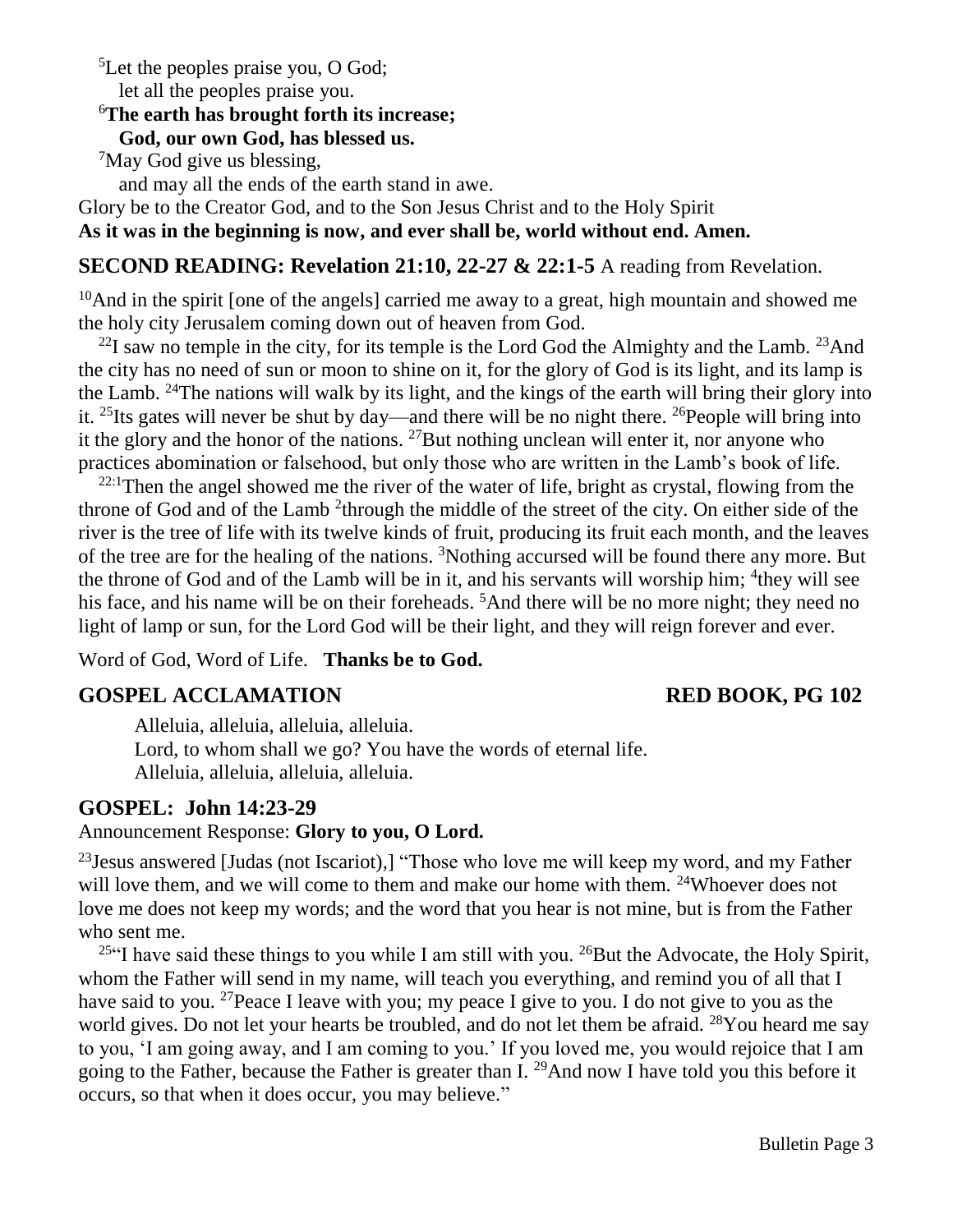P: The gospel of the Lord. Response: **Praise to you, O Christ.**

**SERMON Bishop Andy Taylor**

#### **CHILDREN'S SONG BE NOT AFRAID RED BOOK, #388**

Be not afraid, sing out for joy! Christ is risen, alleluia! Be not afraid, sing out for joy! Christ is risen, alleluia!

### **CHILDREN'S SERMON & BLESSING**

## **HYMN OF THE DAY GOD SENT HIS SON…..- THE CELEBRATION HYMNAL #358**

God sent His son, they called Him, Jesus He came to love, heal and forgive He lived and died to buy my pardon An empty grave is there to prove my Savior lives.

*Refrain:* **Because He lives, I can face tomorrow Because He lives, all fear is gone Because I know He holds the future And life is worth the living Just because He lives.**

How sweet to hold a newborn baby And feel the pride and the joy he gives But greater still the calm assurance This child can face uncertain days because He Lives. *Refrain*

And then one day, I'll cross that river I'll fight life's final war with pain And then, as death gives way to vict'ry I'll see the lights of glory and I'll know He reigns. *Refrain*

#### **THE APOSTLES' CREED**

**I believe in God, the Father almighty, Creator of heaven and earth. I believe in Jesus Christ, God's only Son, our Lord, who was conceived by the Holy Spirit, born of the virgin Mary, suffered under Pontius Pilate, was crucified, died, and was buried; he descended to the dead. On the third day he rose again; he ascended into heaven, he is seated at the right hand of the Father, and he will come to judge the living and the dead. I believe in the Holy Spirit, the holy catholic church, the communion of saints, the forgiveness of sins, the resurrection of the body, and the life everlasting. Amen. We look for the resurrection of the dead, and the life of the world to come. Amen.**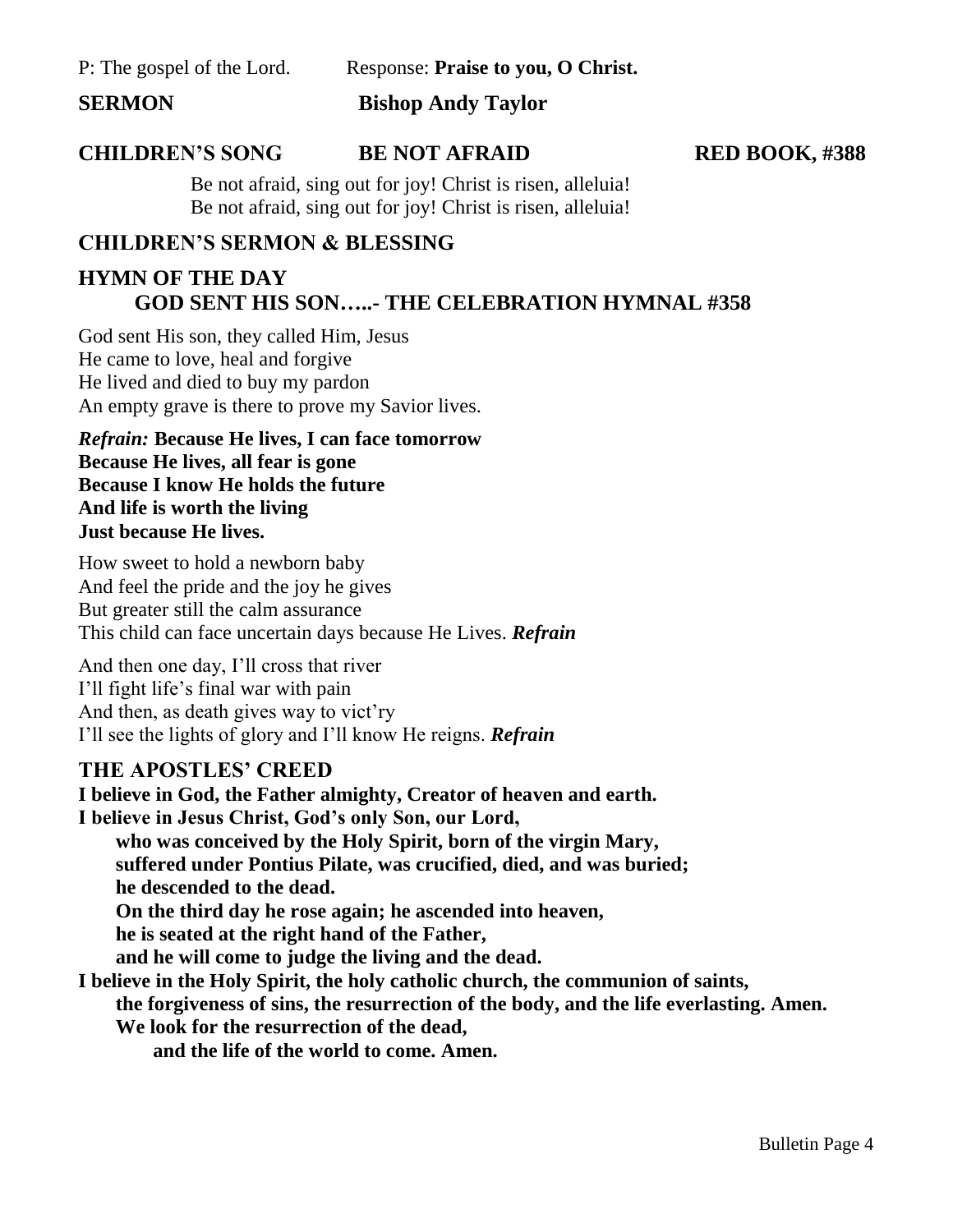### **PRAYERS OF GOD'S PEOPLE**

*After the petition:* **God, in your mercy,** *The Congregation responds:* **… hear our prayer. Amen.**

**PEACE** Response: And also with you.

## **ANNOUNCEMENTS**

| (Offerings Brought Forward) |                                                                                                          |
|-----------------------------|----------------------------------------------------------------------------------------------------------|
| <b>RESPONSE:</b>            | The Queen's Prayer                                                                                       |
|                             | 'O kou aloha no Aia i Ka Lani,<br>A 'o kou 'oia'io, He hemolele ho'i.                                    |
|                             | Nolai la e ka Haku, Ma lalo Kou 'e heu,<br>Ko makou maluhia. A mau loa aku no. Amene                     |
| Translation:                | Your loving mercy is as high as Heaven<br>And your truth, so perfect.                                    |
|                             | And so, O Lord protect us beneath your wings<br>And let peace be our portion. Now and forever more. Amen |

## **BLESSING OF THE OFFERINGS**

Living God,

you gather the wolf and the lamb to feed together

in your peaceable reign, and you welcome us all at your table.

Reach out to us through this meal, and show us your wounded and risen body,

that we may be nourished and believe in Jesus Christ, our Savior and Lord. **Amen.**

## **THE GREAT THANKSGIVING**

The Lord be with you. **And also with you.** Lift up your hearts. **We lift them to the Lord.** Let us give thanks to the Lord our God. **It is right to give our thanks and praise.**

## **PREFACE**

It is indeed right, our duty and our joy,

that we should at all times and in all places give thanks and praise to you, almighty and merciful God, for the glorious resurrection of our Savior Jesus Christ, the true Paschal Lamb who gave himself to take away our sin; who in dying has destroyed death, and in rising has brought us to eternal life. And so, with Mary Magdalene and Peter and all the witnesses of the resurrection, with earth and sea and all their creatures, and with angels and archangels, cherubim and seraphim, we praise your name and join their unending hymn:

# SANCTUS **HOLY, HOLY, HOLY RED BOOK, pg. 108**

Holy, holy, holy Lord, God of power and might, heaven and earth are full of your glory. Hosanna in the highest. Blessed is he who comes in the name of the Lord. Hosanna in the highest.

## **WORDS OF INSTITUTION**

## **THE LORD"S PRAYER (sung)**

**Our Father, who art in heaven, hallowed be thy name, thy kingdom come,**